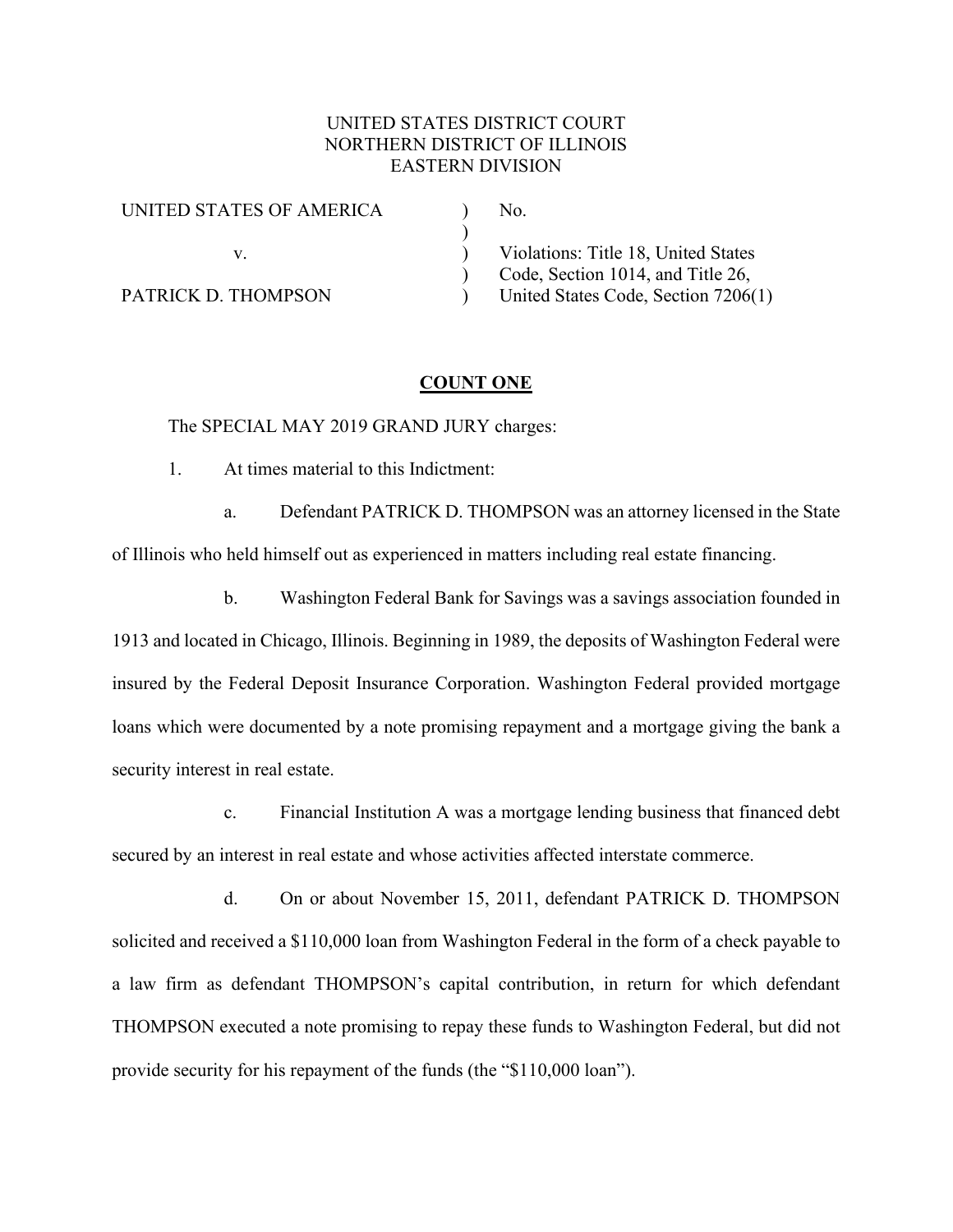e. In or around February 2012, after defendant PATRICK D. THOMPSON had made one payment to Washington Federal on the \$110,000 loan, defendant THOMPSON stopped making payments, and Washington Federal did not require defendant THOMPSON to make any more payments on the \$110,000 loan.

f. On or about March 22, 2013, defendant PATRICK D. THOMPSON solicited and received \$20,000 from Washington Federal, which defendant THOMPSON used to pay past due taxes to the Internal Revenue Service, and Washington Federal did not require defendant THOMPSON to execute a note promising to repay this \$20,000 or to provide security for his repayment of these funds.

g. On or about January 24, 2014, defendant PATRICK D. THOMPSON solicited and received \$89,000 from Washington Federal, which defendant THOMPSON used to pay off a lien held by another financial institution on a property owned by defendant THOMPSON, and Washington Federal did not require defendant THOMPSON to execute a note promising to repay this \$89,000 or to provide security for his repayment of these funds.

h. Between in or around March 2012 and in or around December 2017, defendant PATRICK D. THOMPSON did not make any payments to Washington Federal.

i. An IRS Form 1098 was a form provided by a financial institution to a borrower, with a copy to be sent to the IRS, which reported mortgage interest payments received by the financial institution from the borrower during the calendar year.

j. PATRICK D. THOMPSON received from Washington Federal IRS Forms 1098 which falsely represented that Washington Federal had received mortgage interest payments from defendant THOMPSON.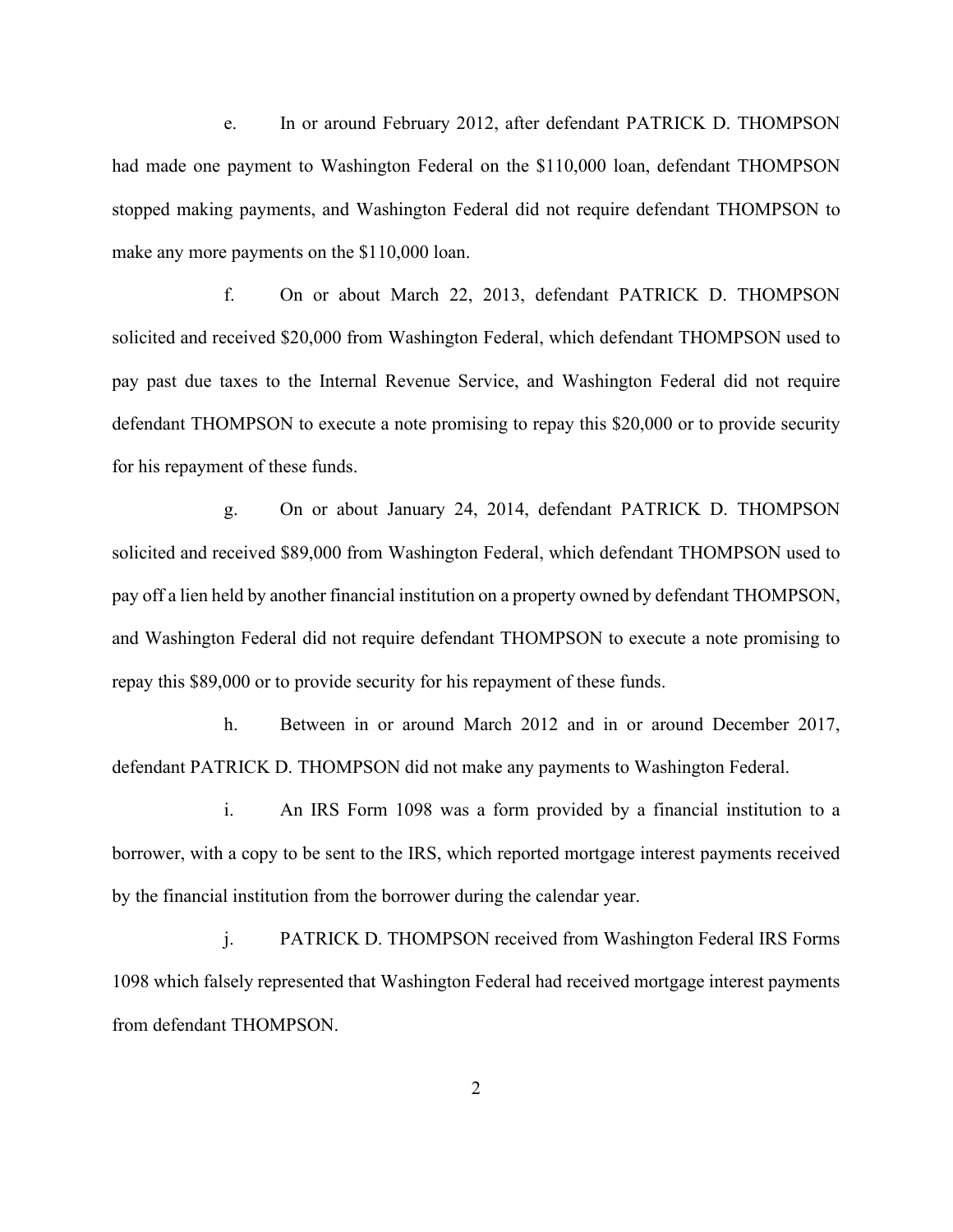k. In or around December 2017, the Office of the Comptroller of the Currency determined that Washington Federal was insolvent and that it had at least approximately \$66 million in nonperforming loans. On or about December 15, 2017, the OCC closed Washington Federal and the FDIC, as a receiver, succeeded to all of Washington Federal's interests. The FDIC provided approximately \$90 million to make account holders whole to the extent allowed by law and proceeded to attempt, directly and through other financial institutions acting as its agent, including Financial Institution A, to obtain repayment from debtors, including defendant PATRICK D. THOMPSON, who had received money from Washington Federal and had not repaid these funds.

2. On or about February 23, 2018, in the Northern District of Illinois, Eastern Division,

#### PATRICK D. THOMPSON,

defendant herein, knowingly made a false statement to Financial Institution A, acting as the agent of the FDIC, for the purpose of influencing the actions of the FDIC and Financial Institution A in collecting money owed by defendant THOMPSON to the FDIC as the successor in interest to Washington Federal, in that defendant THOMPSON falsely stated he only owed \$100,000 or \$110,000 to Washington Federal and that any higher amount was incorrect, when defendant then knew he had received \$219,000 from Washington Federal;

In violation of Title 18, United States Code, Section 1014.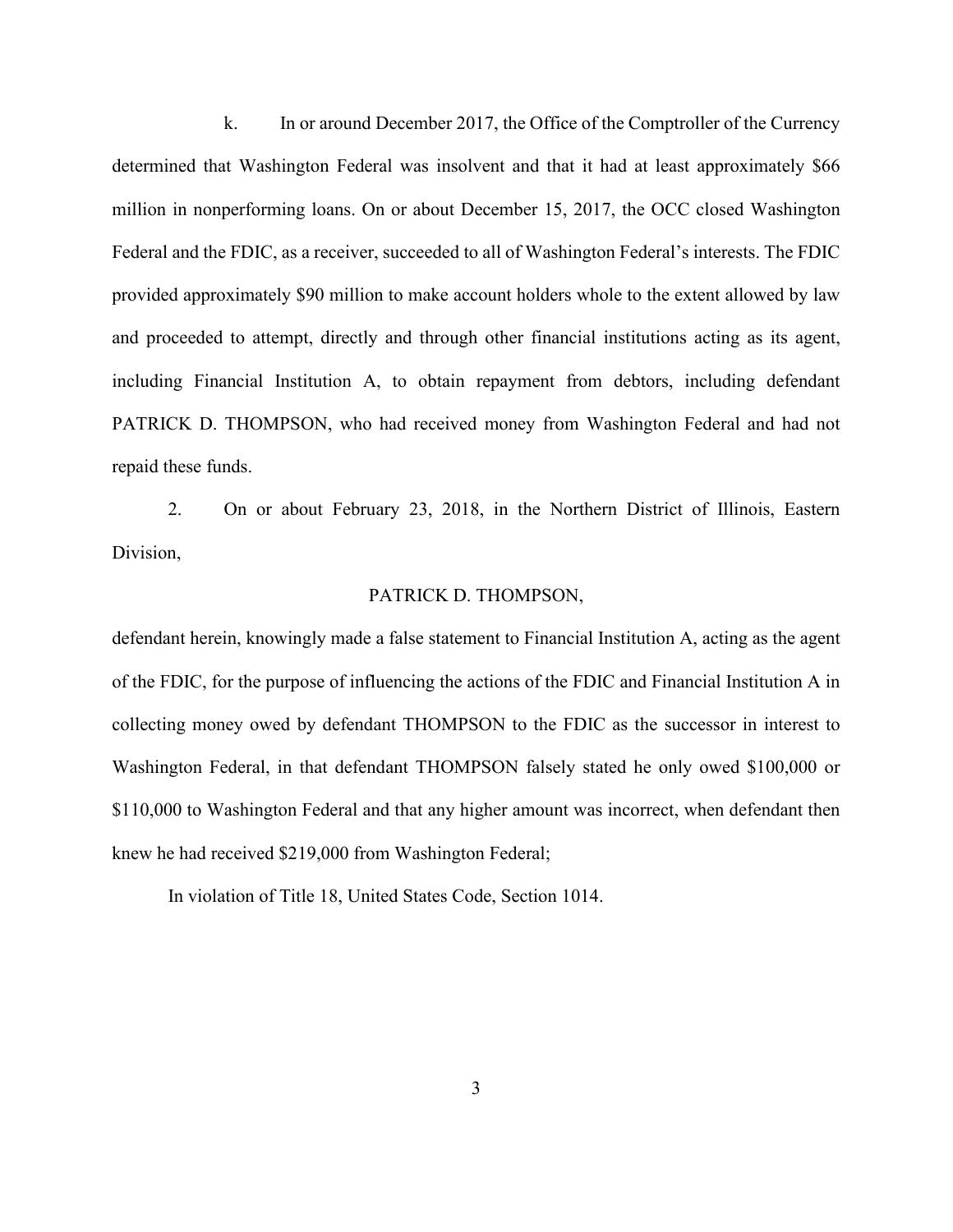### **COUNT TWO**

The SPECIAL MAY 2019 GRAND JURY further charges:

- 1. Paragraph 1 of Count One is re-alleged here.
- 2. On or about March 1, 2018, in the Northern District of Illinois, Eastern Division,

## PATRICK D. THOMPSON,

defendant herein, knowingly made a false statement to the FDIC, for the purpose of influencing the action of the FDIC in collecting money owed by defendant THOMPSON to the FDIC as the successor in interest to Washington Federal, in that defendant THOMPSON falsely stated that he only owed \$110,000 to Washington Federal, that any higher amount was incorrect, and that these funds were for home improvement, when defendant then knew he had received \$219,000 from Washington Federal and the \$110,000 was paid to a law firm as defendant's capital contribution;

In violation of Title 18, United States Code, Section 1014.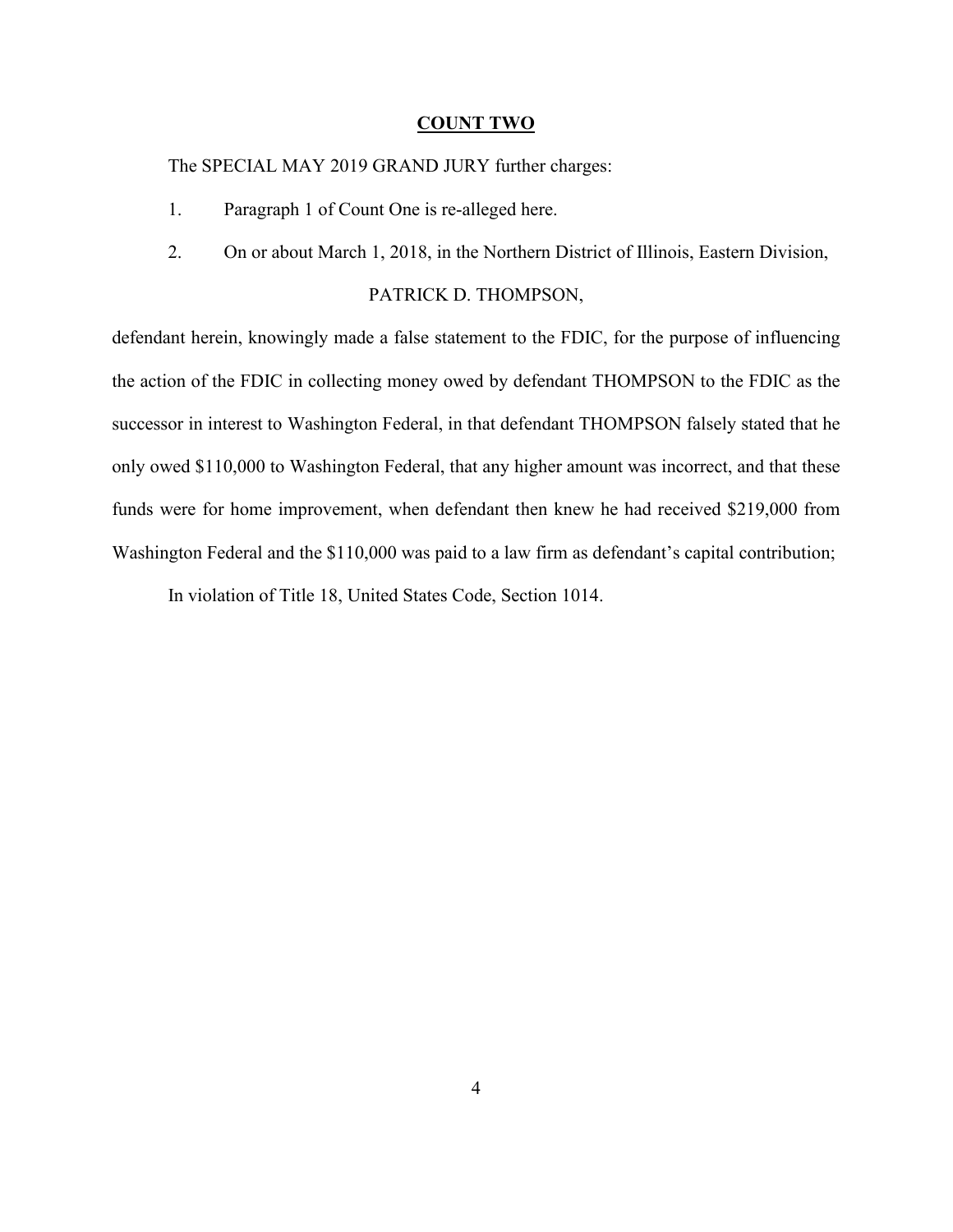#### **COUNT THREE**

The SPECIAL MAY 2019 GRAND JURY further charges:

1. Paragraphs 1(a), 1(b), 1(d) through 1(f), and 1(h) through 1(j) of Count One are realleged here.

2. An individual taxpayer could deduct home mortgage interest expenses on Schedule A of a U.S. Individual Income Tax Return (Form 1040 with schedules and attachments) for certain interest payments made by a taxpayer on a home mortgage loan when the loan was secured by a main or second home.

3. On or about April 14, 2014, in the Northern District of Illinois, Eastern Division,

### PATRICK D. THOMPSON,

defendant herein, willfully made and subscribed a U.S. Individual Income Tax Return (Form 1040 with schedules and attachments), for the calendar year 2013, which return was verified by written declaration that it was made under the penalties of perjury and was filed with the Internal Revenue Service, which return he did not believe to be true and correct as to every material matter, in that defendant falsely represented and stated on said return:

a. On Form 1040, Schedule A, line 10, that defendant paid \$32,259 in mortgage interest, when defendant knew he did not pay mortgage interest in the amount reported on the return;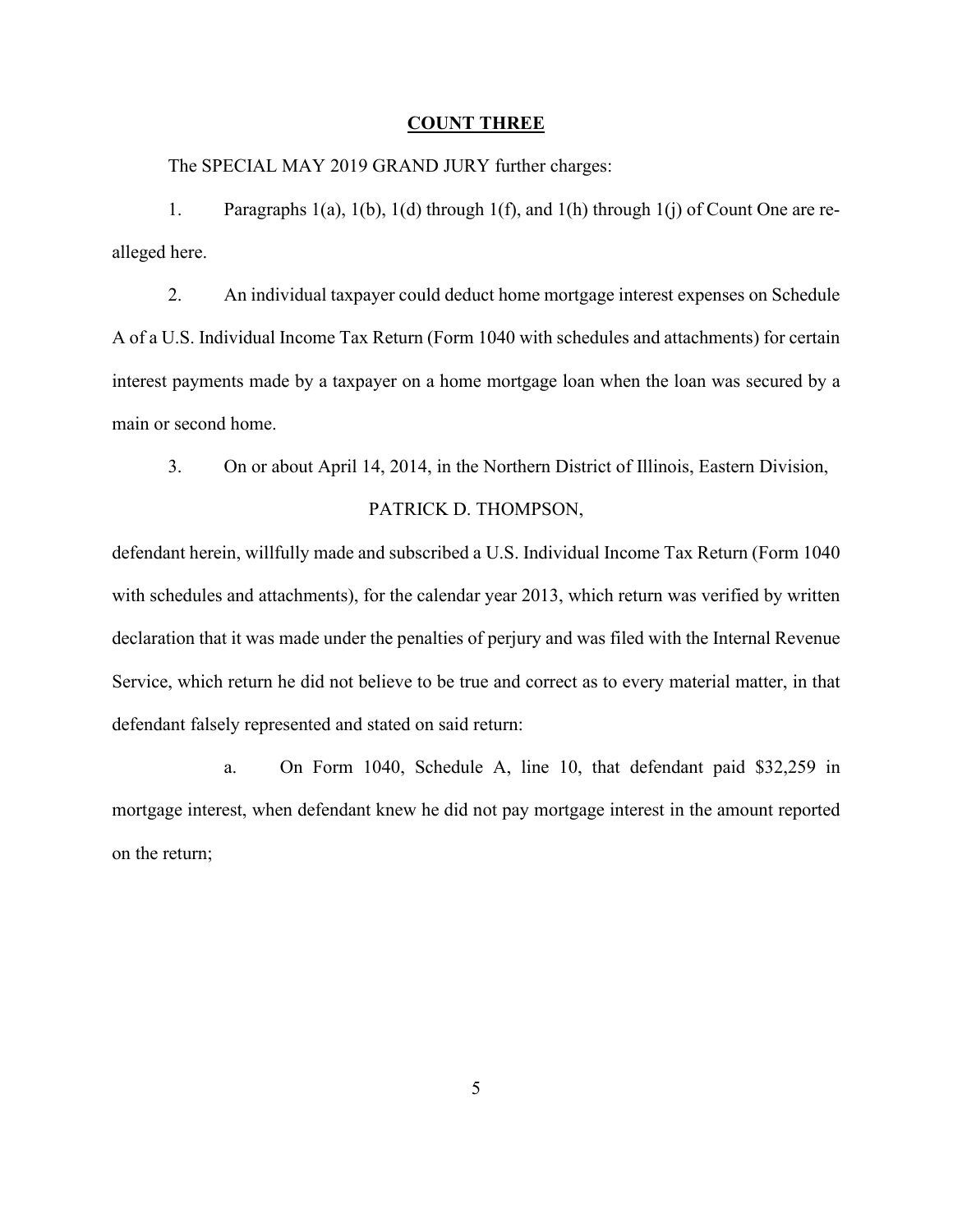b. On Form 1040, line 43, that defendant's taxable income was \$356,951, when defendant knew his taxable income was in excess of the amount reported on the return; In violation of Title 26, United States Code, Section 7206(1).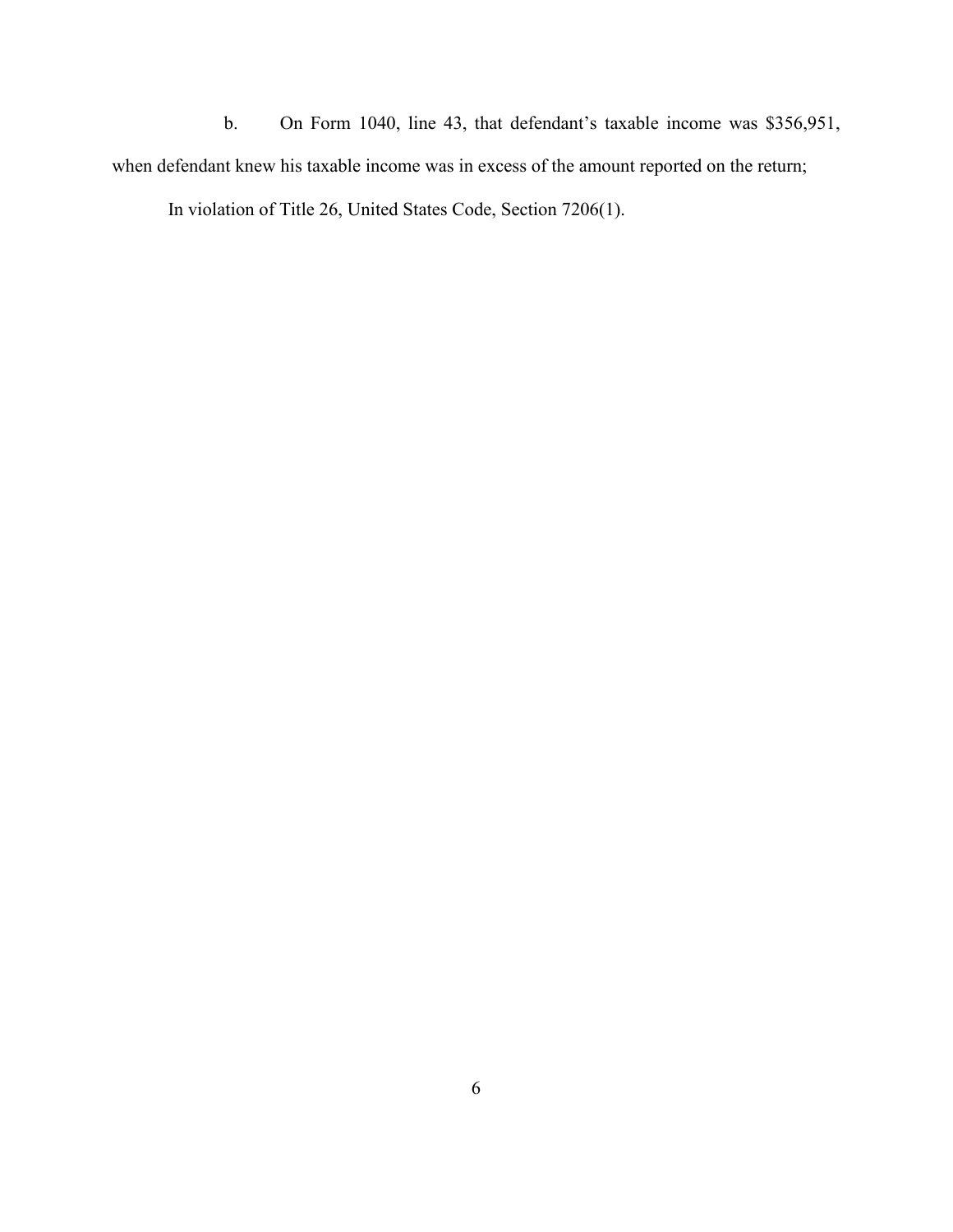#### **COUNT FOUR**

The SPECIAL MAY 2019 GRAND JURY further charges:

1. Paragraphs 1(a), 1(b), and 1(d) through 1(j) of Count One and paragraph 2 of Count Three are re-alleged here.

2. On or about October 14, 2015, in the Northern District of Illinois, Eastern Division, PATRICK D. THOMPSON,

defendant herein, willfully made and subscribed a U.S. Individual Income Tax Return (Form 1040 with schedules and attachments), for the calendar year 2014, which return was verified by written declaration that it was made under the penalties of perjury and was filed with the Internal Revenue Service, which return he did not believe to be true and correct as to every material matter, in that defendant falsely represented and stated on said return:

a. On Form 1040, Schedule A, line 10, that defendant paid \$34,735 in mortgage interest, when defendant knew he did not pay mortgage interest in the amount reported on the return;

b. On Form 1040, line 43, that defendant's taxable income was \$454,753, when defendant knew his taxable income was in excess of the amount reported on the return;

In violation of Title 26, United States Code, Section 7206(1).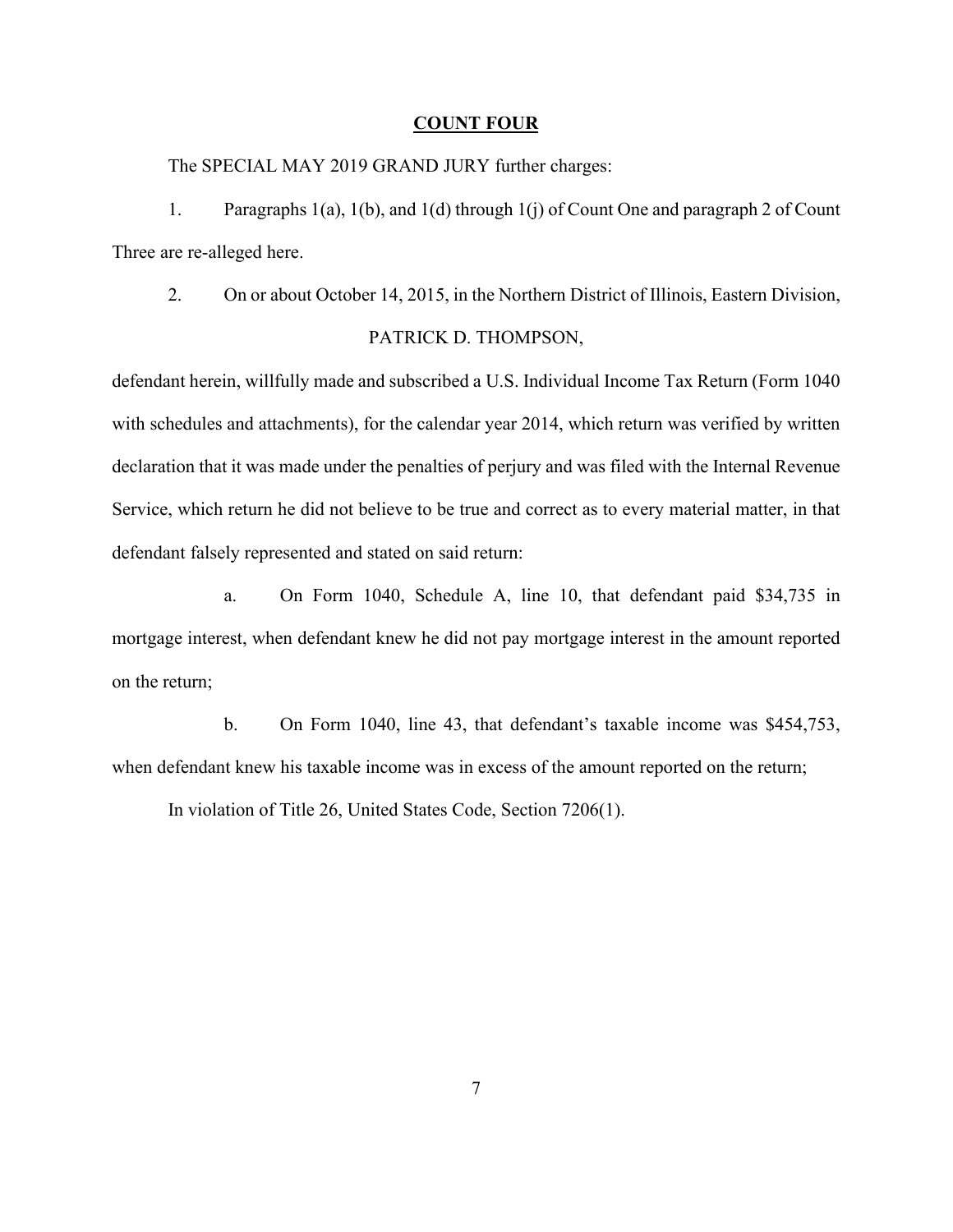#### **COUNT FIVE**

The SPECIAL MAY 2019 GRAND JURY further charges:

1. Paragraphs 1(a), 1(b), and 1(d) through 1(j) of Count One and paragraph 2 of Count Three are re-alleged here.

2. On or about April 18, 2016, in the Northern District of Illinois, Eastern Division, PATRICK D. THOMPSON,

defendant herein, willfully made and subscribed a U.S. Individual Income Tax Return (Form 1040 with schedules and attachments), for the calendar year 2015, which return was verified by written declaration that it was made under the penalties of perjury and was filed with the Internal Revenue Service, which return he did not believe to be true and correct as to every material matter, in that defendant falsely represented and stated on said return:

a. On Form 1040, Schedule A, line 10, that defendant paid \$35,141 in mortgage interest, when defendant knew he did not pay mortgage interest in the amount reported on the return;

b. On Form 1040, line 43, that defendant's taxable income was \$1,802,518, when defendant knew his taxable income was in excess of the amount reported on the return;

In violation of Title 26, United States Code, Section 7206(1).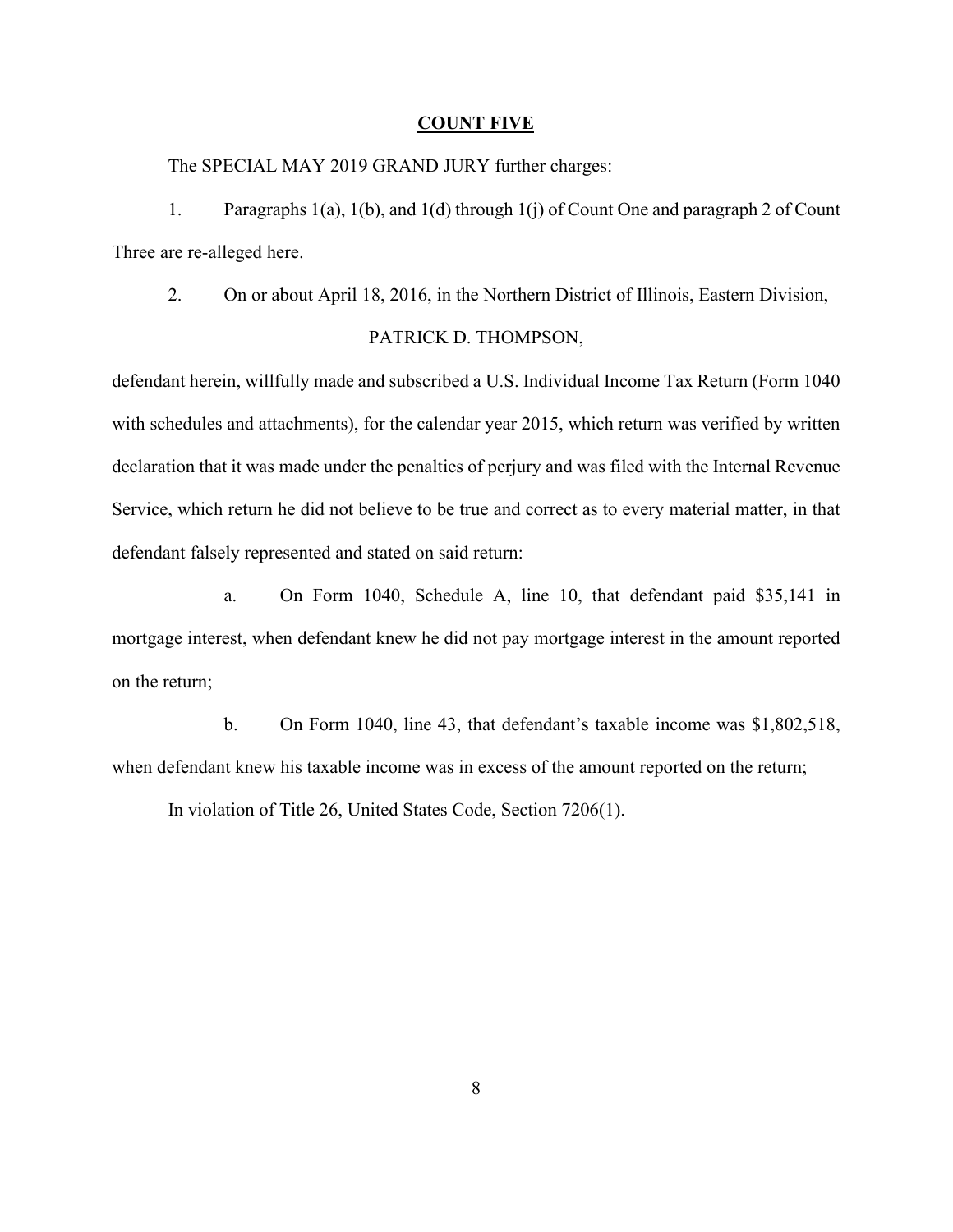#### **COUNT SIX**

The SPECIAL MAY 2019 GRAND JURY further charges:

1. Paragraphs 1(a), 1(b), and 1(d) through 1(j) of Count One and paragraph 2 of Count Three are re-alleged here.

2. On or about April 12, 2017, in the Northern District of Illinois, Eastern Division, PATRICK D. THOMPSON,

defendant herein, willfully made and subscribed a U.S. Individual Income Tax Return (Form 1040 with schedules and attachments), for the calendar year 2016, which return was verified by written declaration that it was made under the penalties of perjury and was filed with the Internal Revenue Service, which return he did not believe to be true and correct as to every material matter, in that defendant falsely represented and stated on said return:

a. On Form 1040, Schedule A, line 10, that defendant paid \$34,879 in mortgage interest, when defendant knew he did not pay mortgage interest in the amount reported on the return;

b. On Form 1040, line 43, that defendant's taxable income was \$166,994, when defendant knew his taxable income was in excess of the amount reported on the return;

In violation of Title 26, United States Code, Section 7206(1).